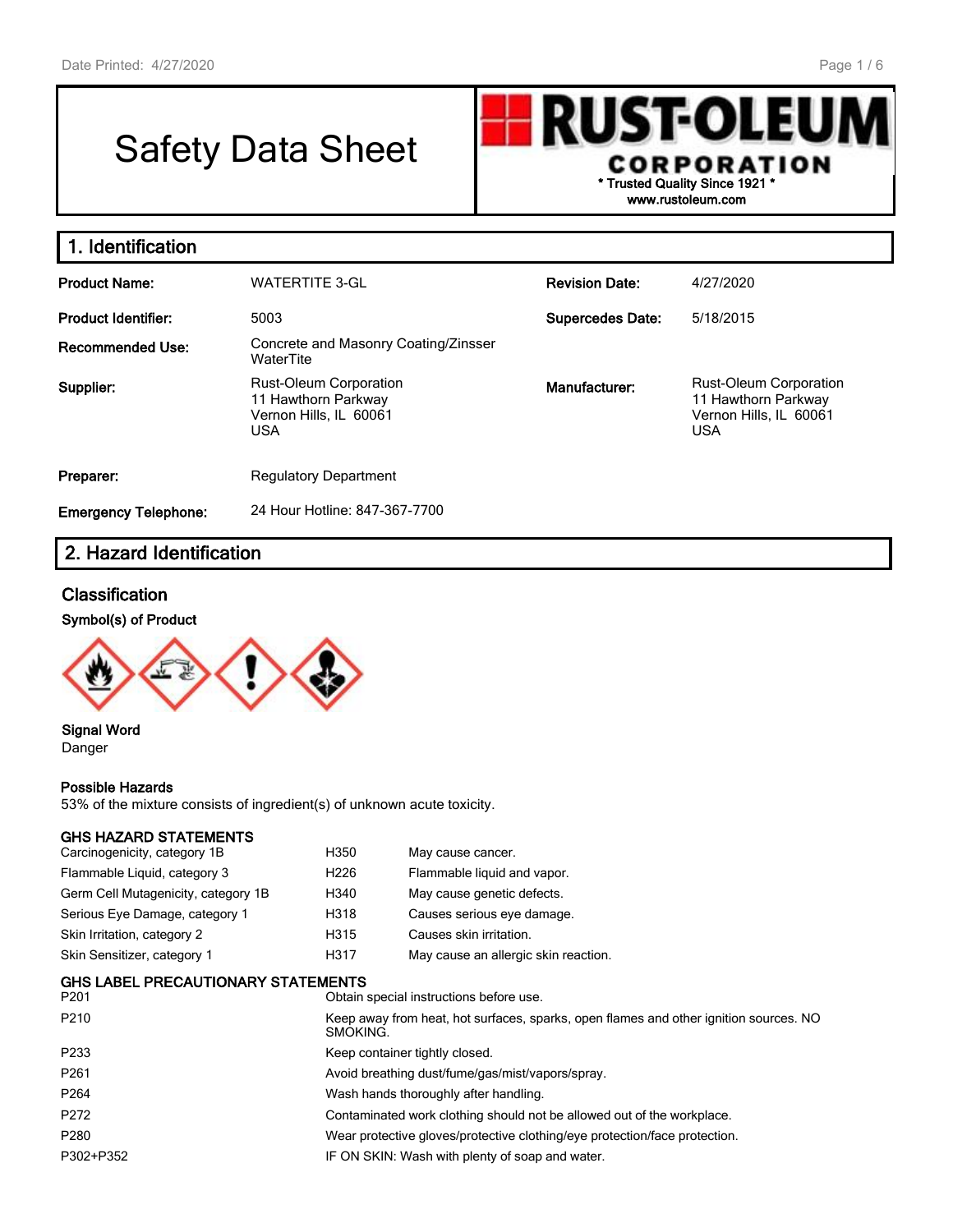#### Date Printed: 4/27/2020

| IF ON SKIN (or hair): Take off immediately all contaminated clothing. Rinse skin with water/<br>shower.                             |
|-------------------------------------------------------------------------------------------------------------------------------------|
| IF IN EYES: Rinse cautiously with water for several minutes. Remove contact lenses, if present<br>and easy to do. Continue rinsing. |
| IF exposed or concerned: Get medical advice/attention.                                                                              |
| If exposed immediately call a POISON CENTER or doctor/physician.                                                                    |
| For specific treatment see label.                                                                                                   |
| If skin irritation occurs: Get medical advice/attention.                                                                            |
| If skin irritation or rash occurs: Get medical advice/attention.                                                                    |
| Take off contaminated clothing and wash it before reuse.                                                                            |
| In case of fire: Use alcohol film forming foam, carbon dioxide, dry chemical, dry sand to extinguish.                               |
| Store in a well-ventilated place. Keep cool.                                                                                        |
| Store locked up.                                                                                                                    |
| Dispose of contents/container in accordance with local, regional and national regulations.                                          |
| <b>GHS SDS PRECAUTIONARY STATEMENTS</b>                                                                                             |
| Ground/bond container and receiving equipment.                                                                                      |
| Use explosion-proof electrical/ventilating/lighting/equipment.                                                                      |
| Use only non-sparking tools.                                                                                                        |
| Take precautionary measures against static discharge.                                                                               |
| Wash contaminated clothing before reuse.                                                                                            |
|                                                                                                                                     |

# **3. Composition / Information On Ingredients**

## **HAZARDOUS SUBSTANCES**

| <b>Chemical Name</b>                          | CAS-No.    | <b>Wt.%</b><br>Range | <b>GHS Symbols</b> | <b>GHS Statements</b> |
|-----------------------------------------------|------------|----------------------|--------------------|-----------------------|
| Naphtha, Hydrotreated Heavy                   | 64742-48-9 | 25-50                | GHS08              | H304-340-350          |
| <b>Portland Cement</b>                        | 65997-15-1 | $10 - 25$            | GHS05-GHS07        | H315-317-318-335      |
| <b>Titanium Dioxide</b>                       | 13463-67-7 | $2.5 - 10$           | Not Available      | Not Available         |
| 2,2,4-Trimethyl-1,3-Pentanediol Diisobutyrate | 6846-50-0  | $0.1 - 1.0$          | GHS06              | H <sub>331</sub>      |
| Crystalline Silica / Quartz                   | 14808-60-7 | $0.1 - 1.0$          | Not Available      | Not Available         |

## **4. First-Aid Measures**

**FIRST AID - EYE CONTACT:** Immediately flush eyes with plenty of water for at least 15 minutes holding eyelids open. Get medical attention. Do NOT allow rubbing of eyes or keeping eyes closed.

**FIRST AID - SKIN CONTACT:** Wash skin with soap and water. Remove contaminated clothing. Get medical attention if irritation develops or persists.

**FIRST AID - INHALATION:** Remove to fresh air. If not breathing, give artificial respiration. If breathing is difficult, give oxygen. Get immediate medical attention. Do NOT use mouth-to-mouth resuscitation. If you experience difficulty in breathing, leave the area to obtain fresh air. If continued difficulty is experienced, get medical assistance immediately.

**FIRST AID - INGESTION:** Aspiration hazard: Do not induce vomiting or give anything by mouth because this material can enter the lungs and cause severe lung damage. Get immediate medical attention. If swallowed, get medical attention.

# **5. Fire-Fighting Measures**

**EXTINGUISHING MEDIA:** Alcohol Film Forming Foam, Carbon Dioxide, Dry Chemical, Water Fog

**UNUSUAL FIRE AND EXPLOSION HAZARDS:** Closed containers may explode when exposed to extreme heat due to buildup of steam. Keep containers tightly closed. Combustible liquid and vapor. No unusual fire or explosion hazards noted.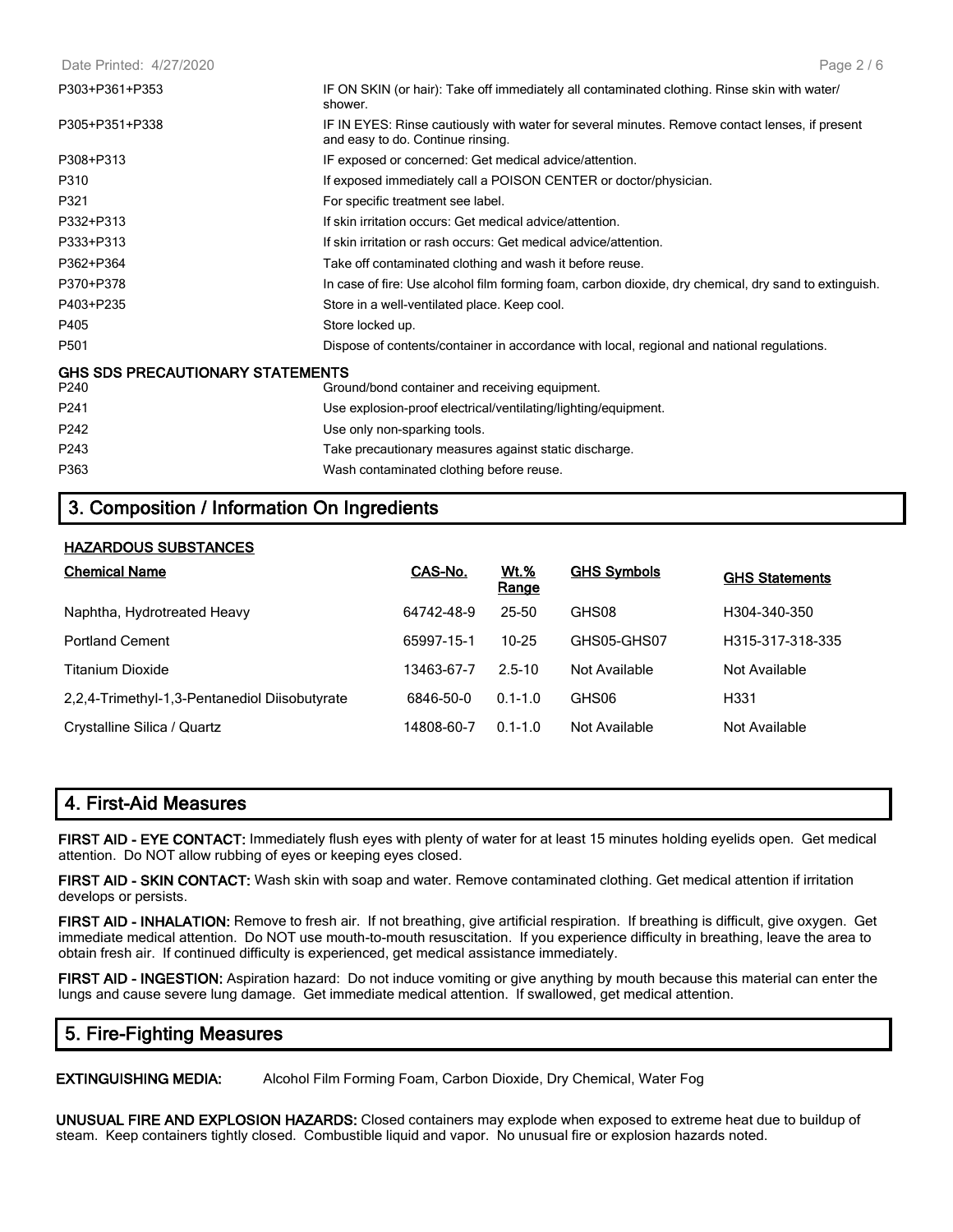**SPECIAL FIREFIGHTING PROCEDURES:** Water may be used to cool closed containers to prevent pressure buildup and possible autoignition or explosion. Evacuate area and fight fire from a safe distance. Use water spray to keep fire-exposed containers cool. Containers may explode when heated.

**Special Fire and Explosion Hazard (Combustible Dust):** No Information

# **6. Accidental Release Measures**

**STEPS TO BE TAKEN IF MATERIAL IS RELEASED OR SPILLED:** Contain spilled liquid with sand or earth. DO NOT use combustible materials such as sawdust. Remove all sources of ignition, ventilate area and remove with inert absorbent and nonsparking tools. Dispose of according to local, state (provincial) and federal regulations. Do not incinerate closed containers.

# **7. Handling and Storage**

**HANDLING:** Wash thoroughly after handling. Wash hands before eating. Remove contaminated clothing and launder before reuse. Use only with adequate ventilation. Follow all SDS and label precautions even after container is emptied because it may retain product residues. Avoid breathing fumes, vapors, or mist. Avoid contact with eyes, skin and clothing. Avoid contact with eyes. **STORAGE:** Store in a dry, well ventilated place. Keep container tightly closed when not in use. Keep containers tightly closed. Isolate from heat, electrical equipment, sparks and open flame. Keep away from heat, sparks, flame and sources of ignition. Keep container closed when not in use. Avoid excess heat.

**Advice on Safe Handling of Combustible Dust:** No Information

## **8. Exposure Controls / Personal Protection**

| <b>Chemical Name</b>                             | CAS-No.    | Weight %<br>Less Than | <b>ACGIH TLV-</b><br>TWA | <b>ACGIH TLV-</b><br><b>STEL</b> | <b>OSHA PEL-TWA</b> | <b>OSHA PEL-</b><br><b>CEILING</b> |
|--------------------------------------------------|------------|-----------------------|--------------------------|----------------------------------|---------------------|------------------------------------|
| Naphtha, Hydrotreated Heavy                      | 64742-48-9 | 30.0                  | N.E.                     | N.E.                             | N.E.                | N.E.                               |
| <b>Portland Cement</b>                           | 65997-15-1 | 20.0                  | mg/m3                    | N.E.                             | $15 \text{ mg/m}$   | N.E.                               |
| <b>Titanium Dioxide</b>                          | 13463-67-7 | 10.0                  | $10 \text{ mg/m}$        | N.E.                             | $15 \text{ mg/m}$   | N.E.                               |
| 2,2,4-Trimethyl-1,3-Pentanediol<br>Diisobutyrate | 6846-50-0  | 1.0                   | N.E.                     | N.E.                             | N.E.                | N.E.                               |
| Crystalline Silica / Quartz                      | 14808-60-7 | 1.0                   | $0.025 \,\mathrm{mg/m3}$ | N.E.                             | $50 \mu q/m3$       | N.E.                               |

## **PERSONAL PROTECTION**

**ENGINEERING CONTROLS:** Use process enclosures, local exhaust ventilation, or other engineering controls to control airborne levels below recommended exposure limits. Prevent build-up of vapors by opening all doors and windows to achieve crossventilation.

**RESPIRATORY PROTECTION:** A respiratory protection program that meets OSHA 1910.134 and ANSI Z88.2 requirements must be followed whenever workplace conditions warrant a respirator's use. A NIOSH/MSHA approved air purifying respirator with an organic vapor cartridge or canister may be permissible under certain circumstances where airborne concentrations are expected to exceed exposure limits.

Protection provided by air purifying respirators is limited. Use a positive pressure air supplied respirator if there is any potential for an uncontrolled release, exposure levels are not known, or in any other circumstances where air purifying respirators may not provide adequate protection.

**SKIN PROTECTION:** Use impervious gloves to prevent skin contact and absorption of this material through the skin.

**EYE PROTECTION:** Use safety eyewear designed to protect against splash of liquids.

**OTHER PROTECTIVE EQUIPMENT:** Refer to safety supervisor or industrial hygienist for further guidance regarding types of personal protective equipment and their applications. Refer to safety supervisor or industrial hygienist for further information regarding personal protective equipment and its application.

**HYGIENIC PRACTICES:** Wash thoroughly with soap and water before eating, drinking or smoking. Remove contaminated clothing immediately and launder before reuse.

**Engineering Measures for Combustible Dust:** No Information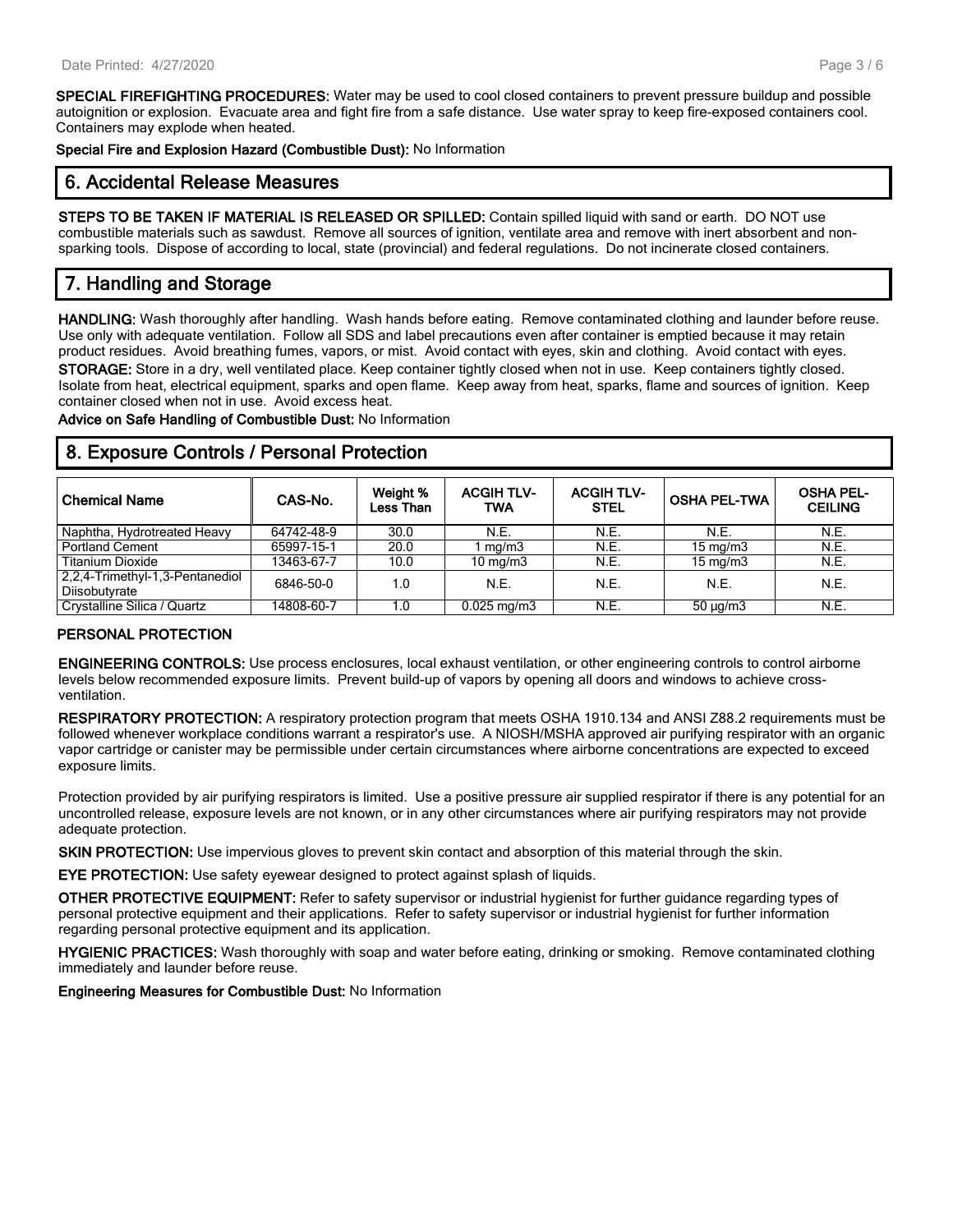# **9. Physical and Chemical Properties**

| Appearance:                 | Liguid                     | <b>Physical State:</b>            | Liguid      |
|-----------------------------|----------------------------|-----------------------------------|-------------|
| Odor:                       | Solvent Like               | <b>Odor Threshold:</b>            | N.E.        |
| <b>Specific Gravity:</b>    | 1.504                      | pH:                               | N.A.        |
| Freeze Point, °C:           | N.D.                       | <b>Viscosity:</b>                 | N.D.        |
| <b>Solubility in Water:</b> | Negligible                 | Partition Coefficient, n-octanol/ |             |
| Decompostion Temp., °C:     | N.D.                       | water:                            | N.D.        |
| Boiling Range, °C:          | 166 - 1.000                | <b>Explosive Limits, vol%:</b>    | $0.7 - 5.6$ |
| <b>Flammability:</b>        | <b>Supports Combustion</b> | Flash Point, °C:                  | 43          |
| <b>Evaporation Rate:</b>    | Slower than Ether          | Auto-ignition Temp., °C:          | N.D.        |
| <b>Vapor Density:</b>       | Heavier than Air           | Vapor Pressure:                   | N.D.        |

(See "Other information" Section for abbreviation legend)

# **10. Stability and Reactivity**

**CONDITIONS TO AVOID:** Avoid contact with strong acid and strong bases. Avoid all possible sources of ignition.

**INCOMPATIBILITY:** Incompatible with strong oxidizing agents, strong acids and strong alkalies. Avoid contact with water.

**HAZARDOUS DECOMPOSITION:** By open flame, carbon monoxide and carbon dioxide. When heated to decomposition, it emits acrid smoke and irritating fumes. Contains solvents which may form carbon monoxide, carbon dioxide, and formaldehyde.

**HAZARDOUS POLYMERIZATION:** Will not occur under normal conditions.

**STABILITY:** This product is stable under normal storage conditions.

# **11. Toxicological Information**

**EFFECTS OF OVEREXPOSURE - EYE CONTACT:** Causes eye irritation. Substance causes moderate eye irritation. May cause eye irritation.

**EFFECTS OF OVEREXPOSURE - SKIN CONTACT:** Substance may cause slight skin irritation. May cause skin irritation. May cause severe irritation. May cause dryness, cracking, irritation, and chemical burns. May produce cement dermatitis due to primary irritation from alkaline, hygroscopic, and abrasive properties.

**EFFECTS OF OVEREXPOSURE - INHALATION:** Harmful if inhaled. High gas, vapor, mist or dust concentrations may be harmful if inhaled. Avoid breathing fumes, spray, vapors, or mist. May cause headaches and dizziness. High vapor concentrations are irritating to the eyes, nose, throat and lungs. Prolonged or excessive inhalation may cause respiratory tract irritation.

**EFFECTS OF OVEREXPOSURE - INGESTION:** Irritating to the nose, throat and respiratory tract. Harmful if swallowed. Aspiration hazard if swallowed; can enter lungs and cause damage.

**EFFECTS OF OVEREXPOSURE - CHRONIC HAZARDS:** Reports have associated repeated and prolonged occupational overexposure to solvents with permanent brain and nervous system damage. Contains Titanium Dioxide. Titanium Dioxide is listed as a Group 2B-"Possibly carcinogenic to humans" by IARC. No significant exposure to Titanium Dioxide is thought to occur during the use of products in which Titanium Dioxide is bound to other materials, such as in paints during brush application or drying. Risk of overexposure depends on duration and level of exposure to dust from repeated sanding of surfaces or spray mist and the actual concentration of Titanium Dioxide in the formula. (Ref: IARC Monograph, Vol. 93, 2010)

**PRIMARY ROUTE(S) OF ENTRY:** Eye Contact, Ingestion, Inhalation, Skin Absorption, Skin Contact

## **ACUTE TOXICITY VALUES**

|  | The acute effects of this product have not been tested. Data on individual components are tabulated below: |
|--|------------------------------------------------------------------------------------------------------------|
|--|------------------------------------------------------------------------------------------------------------|

| CAS-No.    | <b>Chemical Name</b>                          | Oral LD50        | Dermal LD50        | Vapor LC50      |
|------------|-----------------------------------------------|------------------|--------------------|-----------------|
| 64742-48-9 | Naphtha, Hydrotreated Heavy                   | >6000 mg/kg Rat  | >3160 mg/kg Rabbit | N.E.            |
| 13463-67-7 | Titanium Dioxide                              | >10000 mg/kg Rat | 2500 mg/kg         | N.F.            |
| 6846-50-0  | 2,2,4-Trimethyl-1,3-Pentanediol Diisobutyrate | >3200 mg/kg Rat  | N.E.               | $>5.3$ mg/L Rat |
| 14808-60-7 | Crystalline Silica / Quartz                   | 5500 mg/kg Rat   | 5500               | 100 mg/L        |

N.E. - Not Established

# **12. Ecological Information**

**ECOLOGICAL INFORMATION:** Product is a mixture of listed components. Product is a mixture of listed components.

# **13. Disposal Information**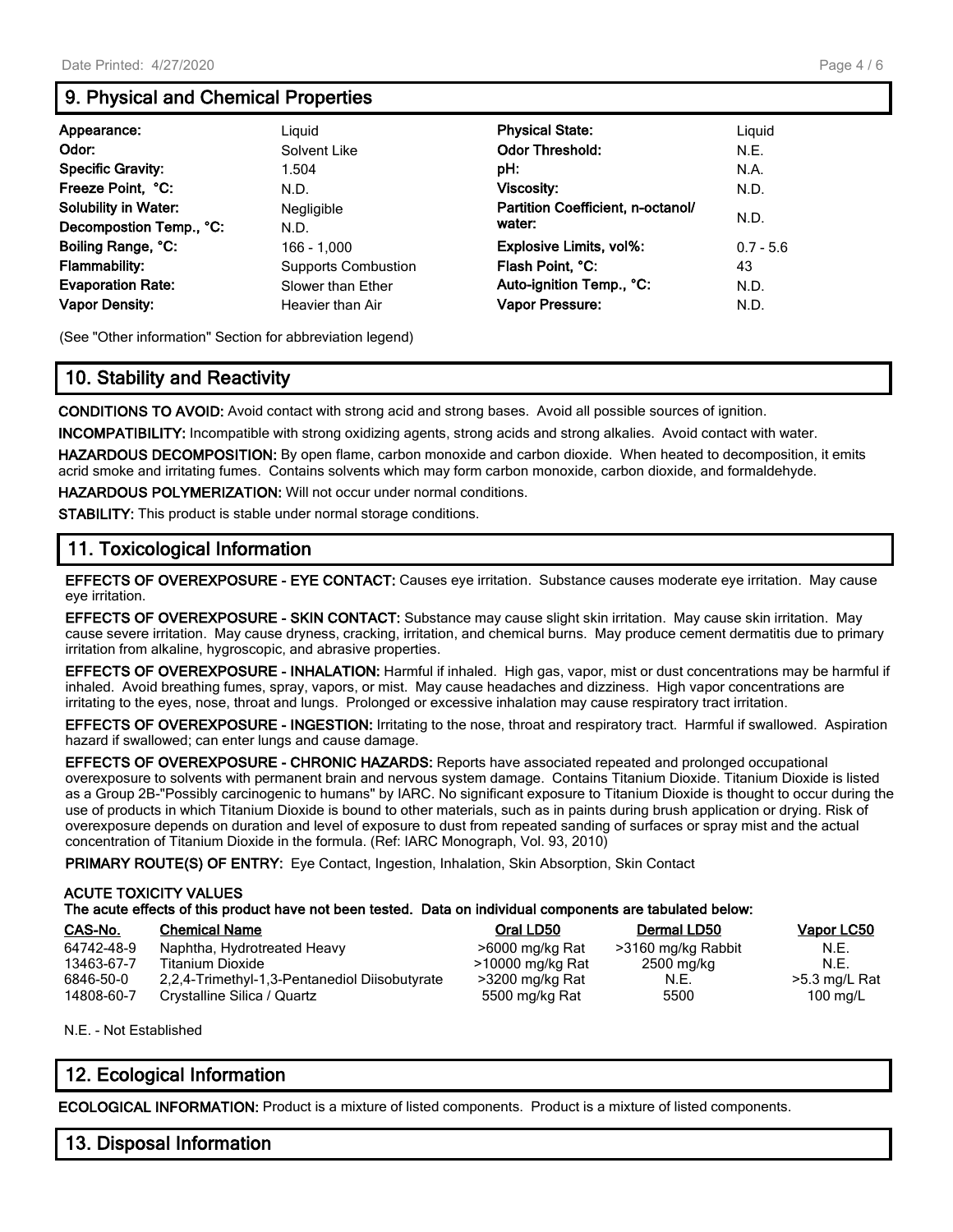**DISPOSAL INFORMATION:** Do not incinerate closed containers. Dispose of material in accordance to local, state, and federal regulations and ordinances.

## **14. Transport Information**

|                              | Domestic (USDOT) | International (IMDG) | Air (IATA) | <b>TDG (Canada)</b> |
|------------------------------|------------------|----------------------|------------|---------------------|
| <b>UN Number:</b>            | N.A.             | 1263                 | 1263       | N.A.                |
| <b>Proper Shipping Name:</b> | Not Regulated    | Paint                | Paint      | Not Regulated       |
|                              |                  |                      |            |                     |
| <b>Hazard Class:</b>         | N.A.             | 3                    | 3          | N.A.                |
| <b>Packing Group:</b>        | N.A.             | Ш                    | III        | N.A.                |
| <b>Limited Quantity:</b>     | No               | No                   | No         | No                  |

# **15. Regulatory Information**

## **U.S. Federal Regulations:**

## **CERCLA - SARA Hazard Category**

This product has been reviewed according to the EPA 'Hazard Categories' promulgated under Sections 311 and 312 of the Superfund Amendment and Reauthorization Act of 1986 (SARA Title III) and is considered, under applicable definitions, to meet the following categories:

Flammable (gases, aerosols, liquids, or solids), Carcinogenicity, Skin Corrosion or Irritation, Respiratory or Skin Sensitization, Serious eye damage or eye irritation, Germ cell mutagenicity

#### **Sara Section 313:**

This product contains the following substances subject to the reporting requirements of Section 313 of Title III of the Superfund Amendment and Reauthorization Act of 1986 and 40 CFR part 372:

No Sara 313 components exist in this product.

## **Toxic Substances Control Act:**

This product contains the following chemical substances subject to the reporting requirements of TSCA 12(b) if exported from the United States:

No TSCA 12(b) components exist in this product.

# **U.S. State Regulations:**

## **California Proposition 65:**

**WARNING:** Cancer and Reproductive Harm - www.P65Warnings.ca.gov.